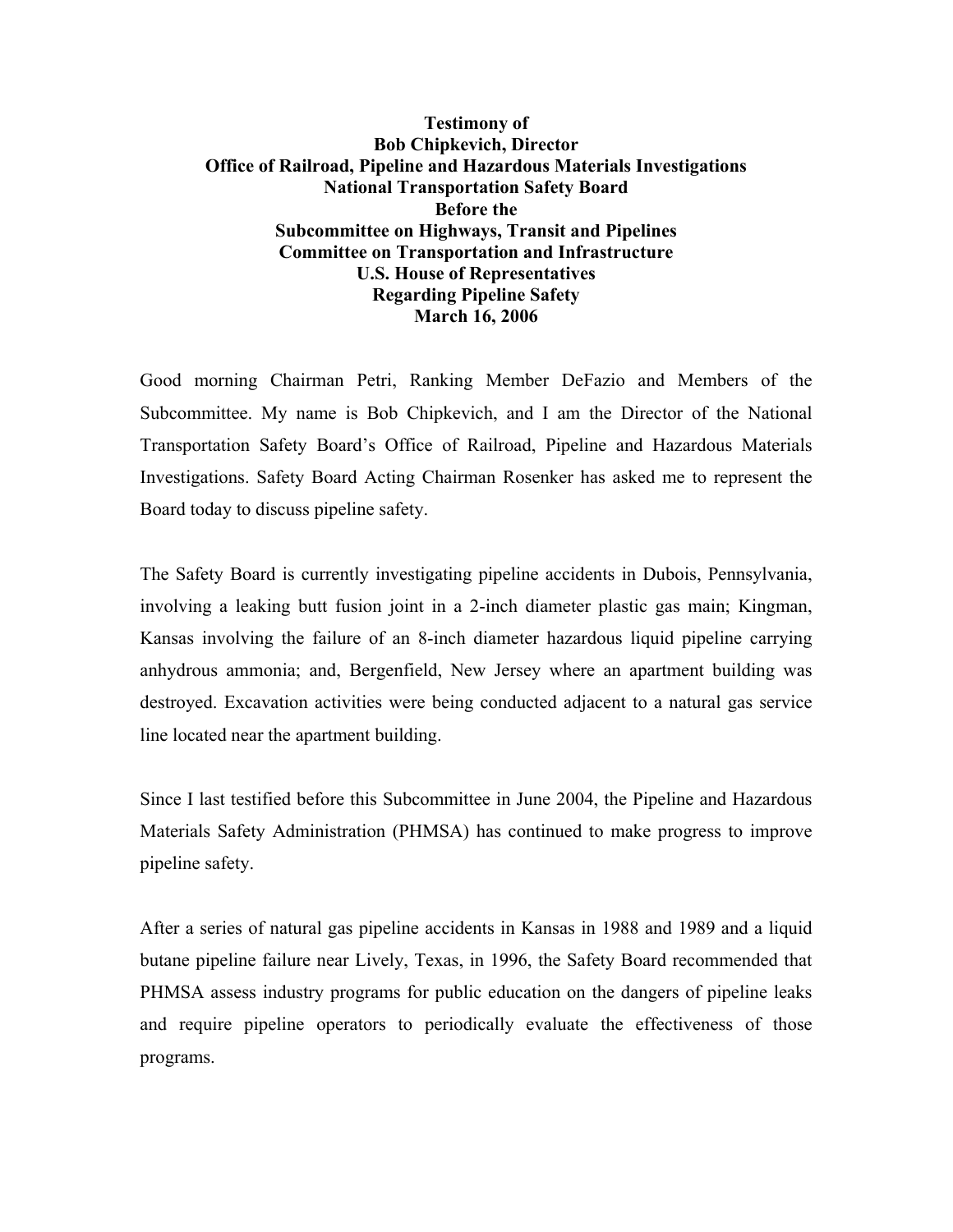In December 2003, the American Petroleum Institute published its Recommended Practice 1162 *Public Awareness Programs for Pipeline Operators* that addressed these issues. And in May of 2005, PHMSA incorporated this Recommended Practice into its pipeline safety requirements.

PHMSA has also made progress in the area of mandatory pipeline integrity assessments. The failure of pipelines with discoverable integrity problems has been a safety issue identified in pipeline accidents investigated by the Safety Board over many years, and related safety recommendations date back to 1987. The Safety Board recommended that PHMSA require periodic inspections or tests of pipelines to identify corrosion, mechanical damage, and other time dependent defects that could be detrimental to the safe operation of the pipelines.

PHMSA published final rules in 2000 and 2002 to require liquid pipeline operators to conduct integrity assessments in high-consequence areas. And in 2003, PHMSA issued similar requirements for natural gas transmission pipelines in high-consequence areas. Operators must now assess the integrity of these pipelines using in-line inspection tools, pressure tests, direct assessment, or other technologies capable of equivalent performance.

The Safety Board supported PHMSA's rulemaking in this area and closed the 1987 safety recommendations as "acceptable action. "

As the Safety Board has previously noted, PHMSA will have to ensure that pipeline operators implement effective integrity management programs. Risk management principles, if properly applied, can be powerful tools to identify the risks to pipeline integrity and should lead operators to take action to mitigate those risks. Quantifying inputs into various risk management models, however, can be difficult and subjective. To ensure that the new rules for risk-based integrity management programs are effectively employed throughout the pipeline industry, it is important that PHMSA establish an effective evaluation program. PHMSA has shared its inspection protocols with the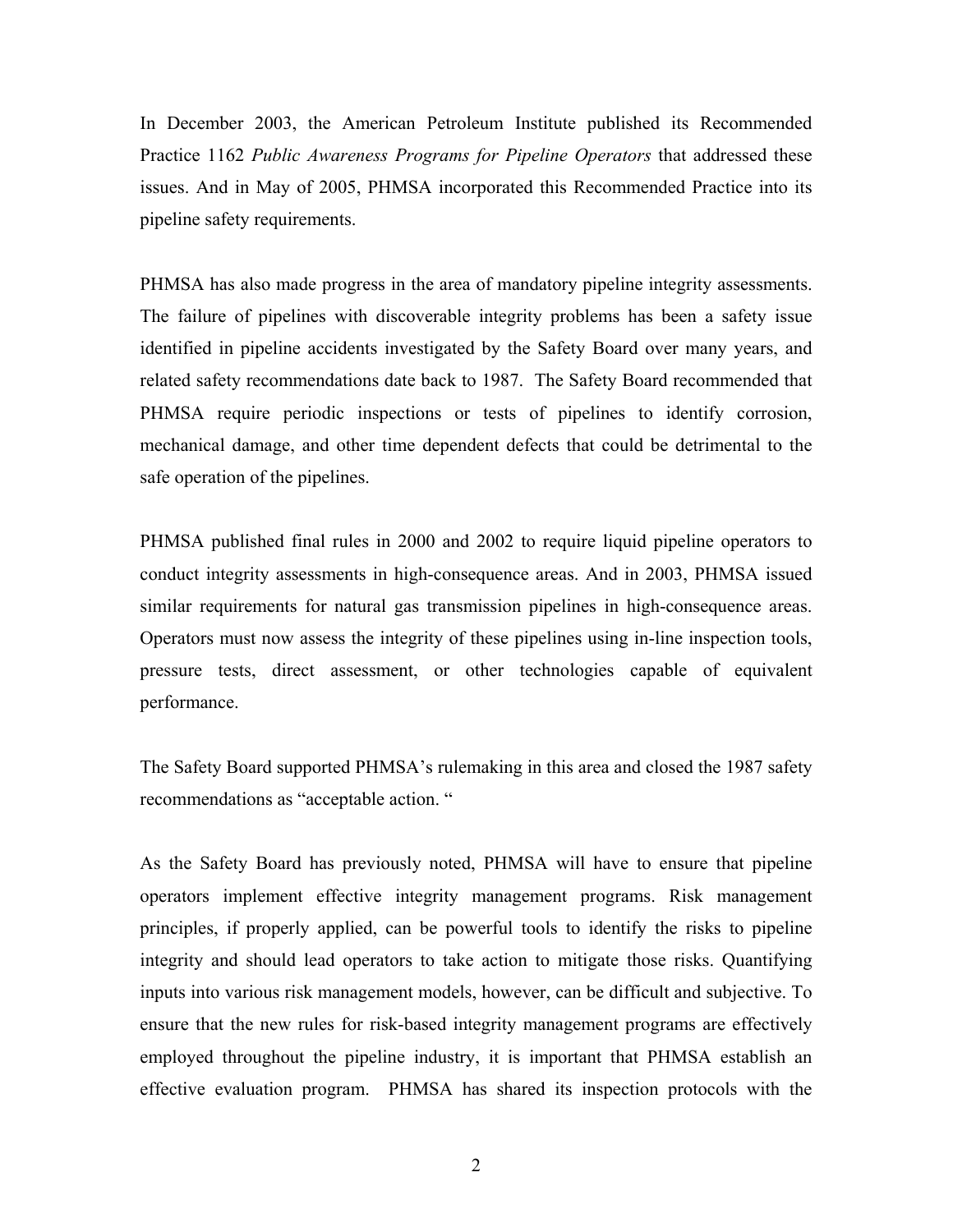Safety Board, and when we investigate pipeline accidents that involve integrity issues we will examine PHMSA's process for evaluating pipeline operators' integrity management programs.

In 2001, after investigating an accident that involved the explosion of a new home in South Riding, Virginia, the Safety Board again recommended that PHMSA require gas pipeline operators to install excess flow valves in all new and renewed gas service lines when operating conditions are compatible with readily available valves. PHMSA currently requires gas distribution operators, for new or renewed services, to either install the valves at their cost or notify customers of their option to have them installed at the customer's cost. Only about one-half of the operators currently install these valves at their cost.

We understand that PHMSA plans to incorporate a decision-making process for the installation of excess flow valves into upcoming gas distribution integrity management rules. This would require each operator to employ a risk-based approach to consider the mitigation value of installing excess flow valves. PHMSA has asked the Gas Piping Technology Committee to develop guidance to address risk factors that would be appropriate for this determination.

The Safety Board believes that its recommendation to install excess flow valves should be a stand-alone requirement and not be the result of a decision based solely on risk analysis. A decision to install excess flow valves needs to be made when gas lines are newly installed or renewed. Once a service is installed, it normally has a very long life- several decades-- before it must be renewed. Risk factors may change over time due to community growth or other future events, and the cost of excavating existing service to install excess flow valves would be another factor to overcome. Excess flow valves are inexpensive safety devices that can save lives. They should be installed whenever operating conditions are compatible with readily available valves.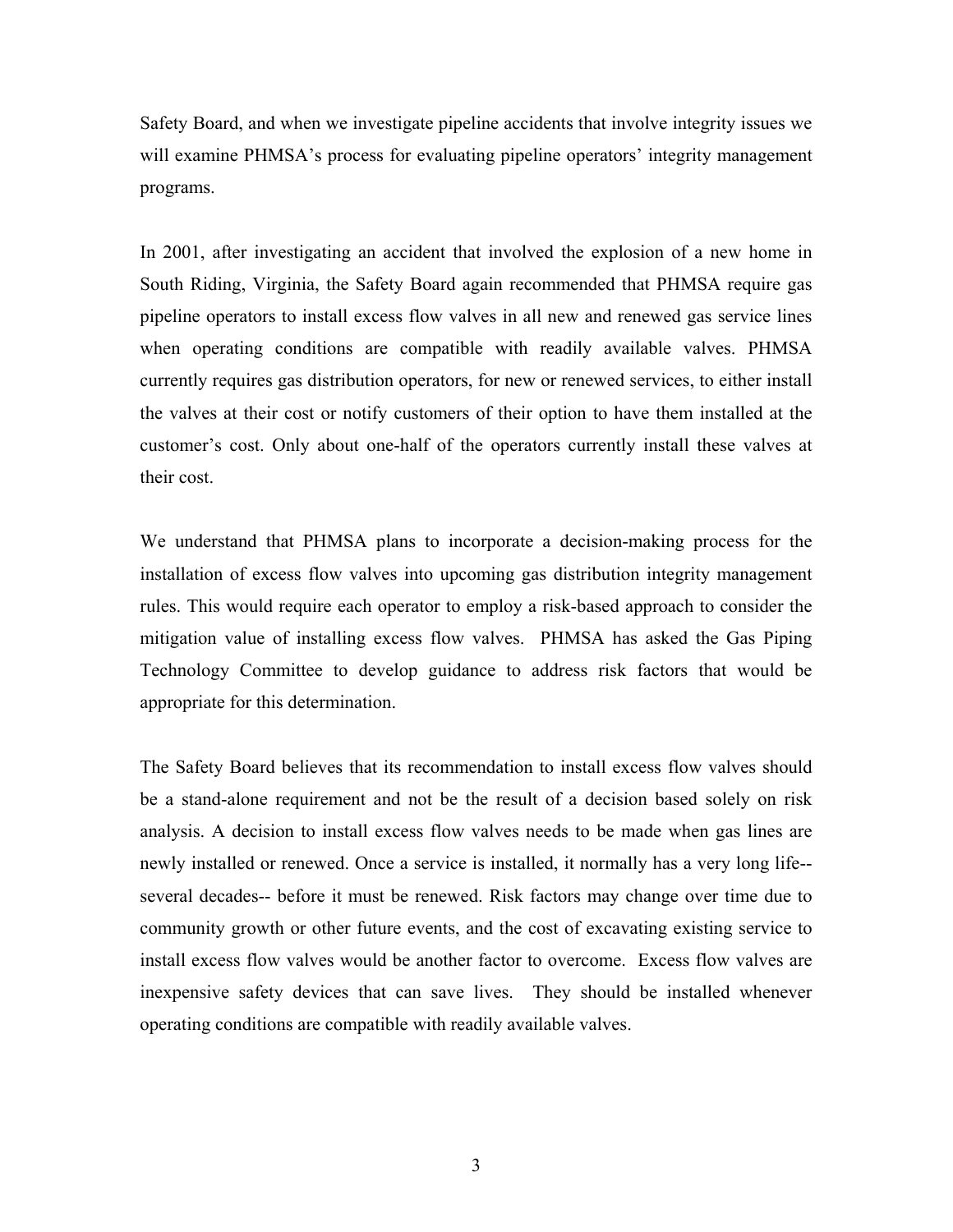In 1987, after investigating accidents in Kentucky and Minnesota, the Safety Board recommended that PHMSA require operators to develop training and testing programs to qualify employees. And following a 1996 accident in San Juan, Puerto Rico, the Safety Board recommended that PHMSA complete its rulemaking on operator qualification, training, and testing standards.

PHMSA's final rule, issued in 2001, focused on qualifying individuals for performing certain tasks. The Safety Board noted that the final rule did not include requirements for training, nor did it specify maximum intervals for re-qualifying personnel. The safety recommendation was closed as "unacceptable action."

On March 3, 2005, PHMSA published a direct final rule that amended the pipeline personnel qualification regulations to conform to the Pipeline Safety Improvement Act of 2002. Among other changes, this rule required operators to provide training. And on December 15, 2005, PHMSA held a public meeting to explore several issues and potential ways to strengthen the operator qualification rule. The Safety Board believes that operator qualification requirements must include training, testing to determine if the training was effective, and the re-qualification of personnel on a timely basis.

Over the years the Safety Board has investigated numerous accidents involving excavation damage to pipeline systems, and excavation damage continues to be a leading cause of pipeline accidents. Therefore, the recent effort of PHMSA and the Common Ground Alliance to establish a national one-call number -- 811 -- is especially noteworthy. Soon, contractors and homeowners across the country will have an easy to remember, easy to use means for getting underground utilities marked and identified before excavation activities begin. We hope that all States will now move quickly to ensure that this number is incorporated into all telephone exchange systems.

Last year, the Safety Board completed a study of a series of liquid pipeline accidents that involved delayed reaction by pipeline controllers and made several safety recommendations to PHMSA. The study had found that although most controllers